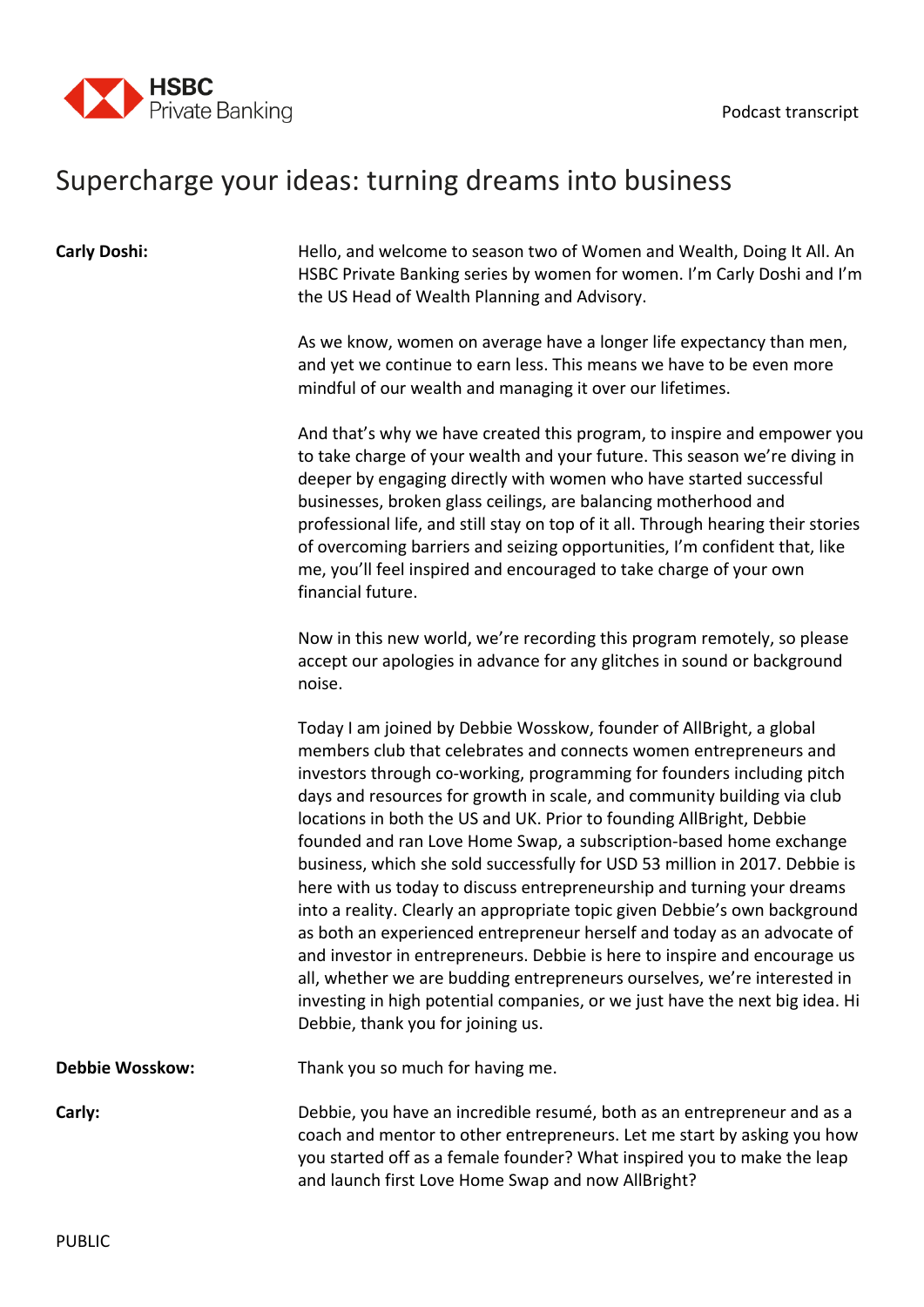**Debbie:** Well, it's interesting that question and I think the related question is often 'are entrepreneurs born or made?'. And when I try to look back over the sweep of history and also, last year I wrote a book with my co-founder Anna Jones called 'Believe. Build. Become.: How to Supercharge your Career'. And when you write a book, that's a moment to reflect. And the role models in my life, in particular the women in my life, have had a huge influence on my entrepreneurial journey. I grew up in a family of entrepreneurs, they wouldn't have classed themselves as that, they would have classed themselves as business owners or business starters in a very humble way. It was a Jewish immigrant family where everybody worked for themselves. And so, I didn't really have any context of people going to work to do a job for someone else. And in particular the women in my life, my mother and my grandmother who died a couple of years ago aged 97, were strong women, who ran their own businesses. My grandmother had a chain of sweet shops and off-licenses across the north of England. My formative years were spent sitting with her in her armored vehicle (that she never learnt how to reverse!) delivering money to the bank. And as I've reflected on that, which was sort of reasonably unusual upbringing, in those immigrant communities, two things mattered. Academic excellence that was sort of non-negotiable in my family - but also the ability to selfdetermine and have control over your life. And growing up around women who were doing it normalizes it, it de-risks it. A big part of what I reflect on now as a female leader, as an investor, as a coach and mentor to other women, is that you have to see it to be it. And in my life that was writ large. So, it felt inevitable that I would start, found and run my own business, and it also felt comfortable to the extent that I had seen the highs and lows, and there are a lot of highs and lows, firsthand in my family life.

**Carly:** Carly: I love that, I think the strong women do seem to have the heritage of strong women role models, so thank you for sharing that. Now I want to hear a little bit more about AllBright specifically. Tell us more about this incredible network that you've created and how you support women, really at all stages, from founders of start-ups to venture capitalists and other investors.

**Debbie:** Well AllBright is my fourth business, I actually set up my first business when I was 25 and I've built and exited three businesses over the last 20 years. And I'm a great believer in serendipity, that changes our lives and another thing that my grandmother always used to say to me about meeting men, was that you were never going to meet them in your kitchen. And I think that's a real sort of mantra for life actually, that you have to get out there and experience things that will change your world view and your purpose. And as a female founder who started off very young, I was so used to being the only woman in the boardroom that I'd stopped noticing. In my world as a female founder who raised capital, let's remind ourselves of the stats. So only 2% of capital goes to back a female CEO, only 7% of investors are female, 2% at partner level, one in six in leadership positions, in corporate, so across the piece we're just still not at the table. And an important part of my career journey, growing up in this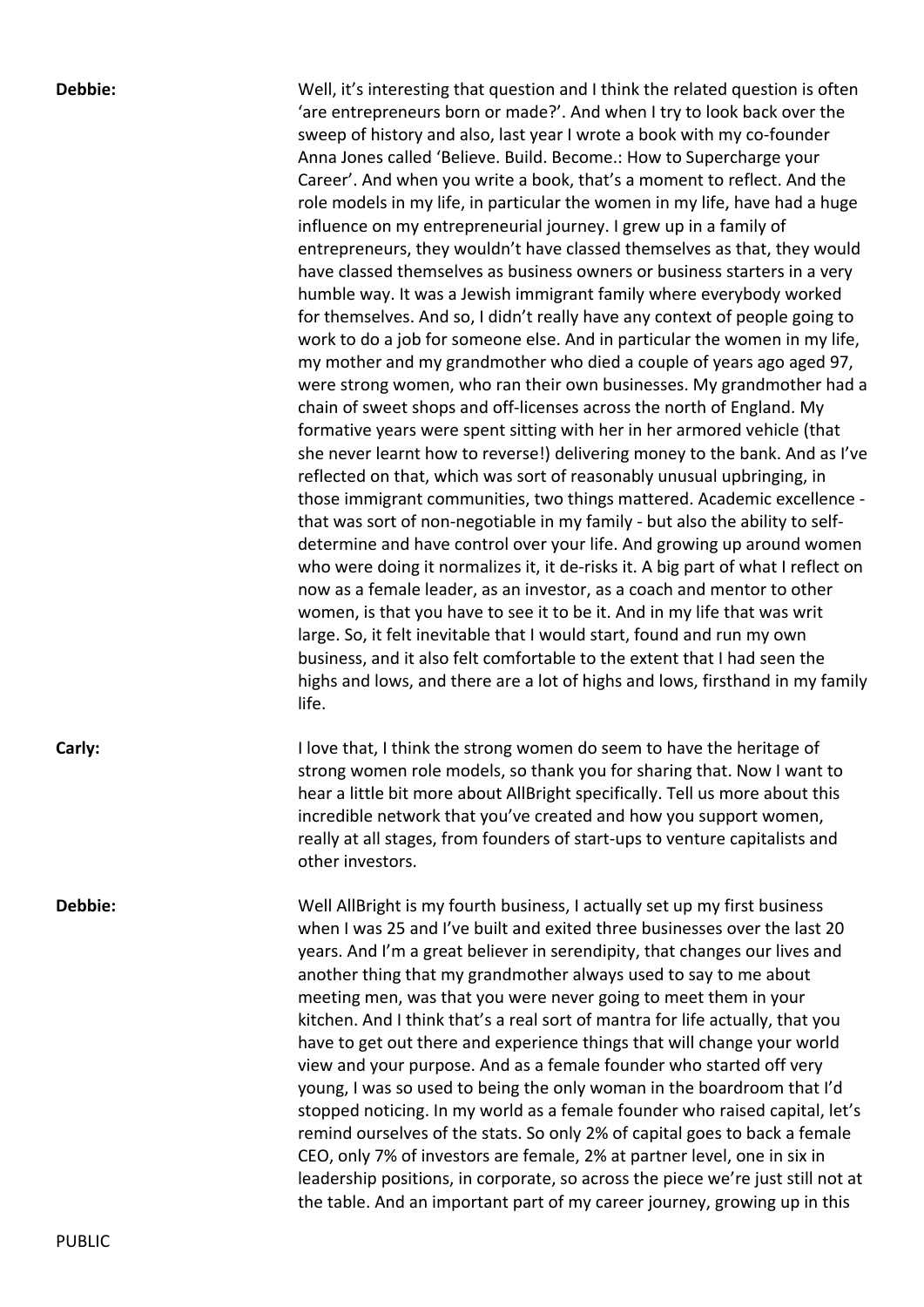environment of strong women was recognizing that as my career, my entrepreneurial journey, my pitching for capital in boardrooms around the world increased, so did my question around 'where are all the women?' And then what happened just over four years ago, I was introduced at a party by a mutual friend to a woman called Anna Jones, who was the CEO of Hearst, again showing that my grandmother's advice – that you were never going to meet the man of your dreams, or indeed anybody in your dreams in your kitchen – was very relevant. So I was introduced to Anna and, as a female leader as she was, but who had taken a very different path, a corporate path, a much more sort of elegant rise to the top than my scrappy entrepreneurial career, we bonded over life, the universe and everything, but primarily – 'where are all the women?' And as we sat down to muse on, what would be the business that would change the conversation for women at work, in all of its diversity, by which I mean not just diversity of ethnicity, but age, stage, industry, entrepreneurs alongside executives alongside freelances alongside consultants, alongside women pivoting in their careers, returning to work after having kids and all the rest. And 'Project AllBright' as it was called, named after the famous Madeleine quote that there's a special place in hell for women who don't help other women, was born. And at the heart of the business proposition for us is that women need to form a monster global sisterhood of smartminded, ambitious women to change their careers together. Women need to upskill, they need to connect, they need access to capital, they need to tackle that thorny issue of confidence and resilience, so there is no magic bullet. But the AllBright business seeks to address that in two different ways. So, the first is that we believe physical space has convening power, it stands for something above and beyond just bricks and mortar. Even at the moment where I'm speaking to you today from my home, as so many of us have done and had to learn how to do over the course of 2020. But we still think physical space has a power. But alongside that, if we can encourage women to connect digitally through our AllBright digital membership, connect digitally and engage and network, and upskill through all of the different online learning that we have within the AllBright community, and to do that on a global basis, we think that we'll start to change some of those statistics that have dominated my career.

**Carly:** Carly: Wow Debbie that is incredible. And obviously supporting women is a core component of AllBright's mission. Can you tell us a bit about what the funding landscape looks like today? I mean, are female founders still at a disadvantage compared to their male counterparts? Do women and men really have an equal shot in this?

**Debbie:** You know Carly I think that it's one of the things that has been front and center for us at AllBright, to try and redress the funding gap that women have struggled with for so long. And one of the ways that we have done that in partnership with HSBC is to set up our female founder Pitch Day initiative. And the context of that is that when Anna and I were first pitching for capital for AllBright and we were talking to male investors, many of whom had backed me before in previous businesses, about why they weren't investing in women, the key piece of feedback was that they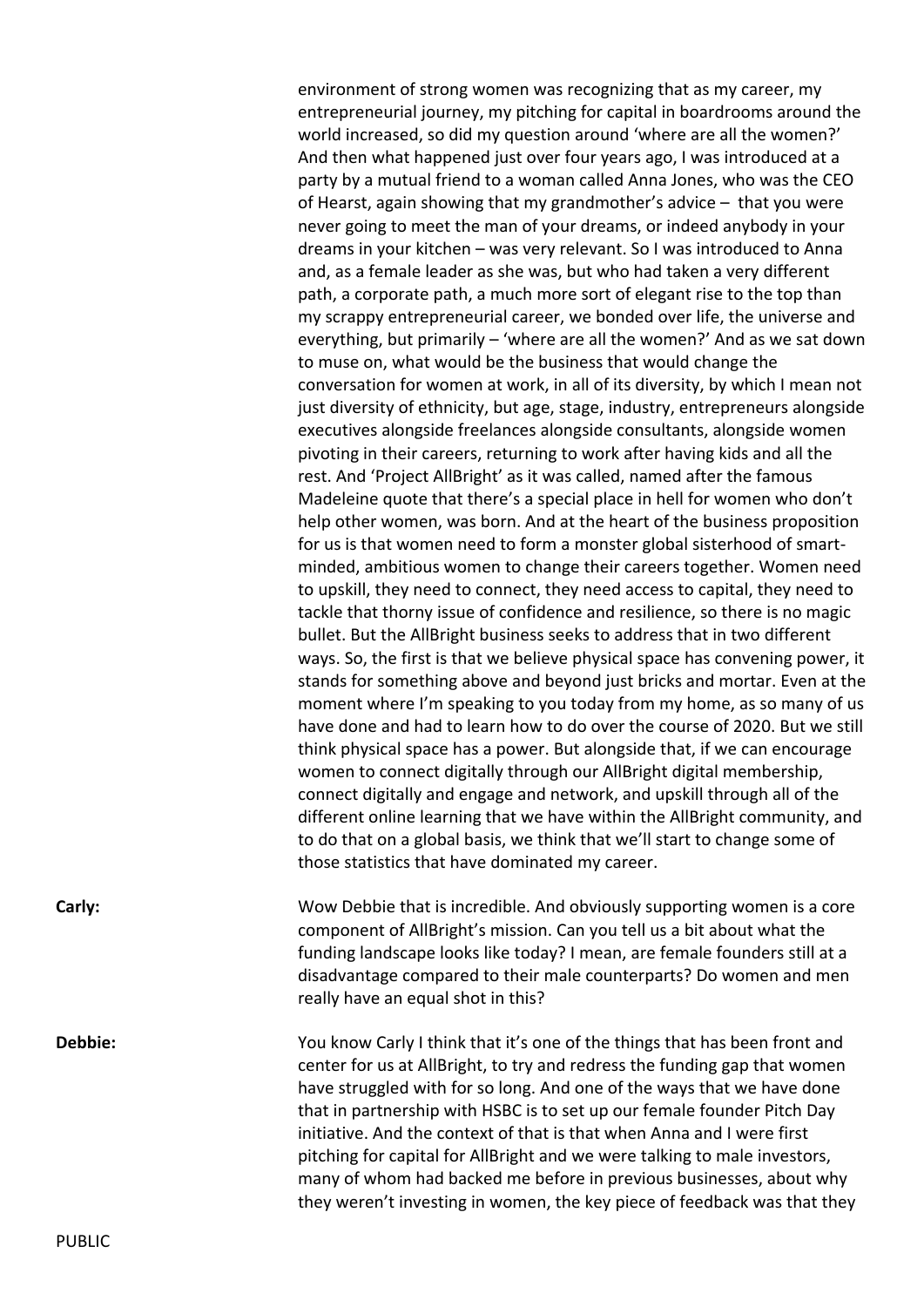just didn't see women. That they didn't get women coming in with ideas that were capital-ready, or worthy. And so, a big driver for us was to show that we did see that and that wasn't a good enough excuse, and that we could use our buildings, our platform, our brand, our reach in partnership with HSBC to say, 'Do you know what? Here they are. Month in, month out, here are pre-vetted, kick-ass, awesome female founders that are investment-ready. And one of the key pieces of data in all of this that I think is reason for optimism for female entrepreneurs looking to scale their businesses is that women-led businesses deliver better returns than maleled businesses - on average, 35% better. And so, I think now, to some extent, we've found with AllBright that the ongoing conversation around diversity, the themes of Me Too if you like, have been the wind beneath our wings, because what they've highlighted is that diversity matters, they've highlighted that backing women makes great economic sense, and they've taken these issues around gender parity to the boardroom and left them there. So, what we would say at AllBright and through our partnership with HSBC is that there are some incredible women out there and it's very, very important that they are backed by other women but also by enlightened men. And I think that has always been a very important part of our mission that we think it's entirely consistent to be celebratory of women without being anti-men, and indeed, as a female founder looking to raise capital, you need male champions on your side because the part of the data, the side of the table that says that only 2% of venture capital investors at partner level are women shows that we need to get really good at making the financial investment case to men.

**Carly:** Carly: **Absolutely and I completely agree with you that male allies are absolutely and I completely agree with you that male allies are absolutely** necessary, and I do know that within HSBC we have some incredible male colleagues who are champions of both women as investors and of course women as employees. Now I know that you work with a number of women investors, not just entrepreneurs. And by that I'm including angel, venture, private equity. Now a number of our listeners are also investors, but they might not be as active outside of the public markets. Can you tell us a little bit more about those earlier stage investment opportunities? I mean what's the difference between angel, venture, private equity for example?

**Debbie:** You know I think that it's a great question and it's a very valid question because my observation would be that often smart-minded, financially savvy women are not as aware of private investing as they are public market-based investing, as opposed to their male counterparts. So again, to look at something like the AllBright journey at the very beginning of setting the business up, we raised some capital from a syndicate of investment bankers who consistently backed scale-up private businesses together. There just isn't really a female equivalent of that, you know women don't tend to angel invest and angel investors are generally the first and earliest investors into a business. What generally tends to happen for a business that's scaling up is that they will go through the journey from angel investors perhaps to a more formalized venture capital fund which is institutionally managed money, through to private equity which tends to write bigger check sizes. And I think for female founders, learning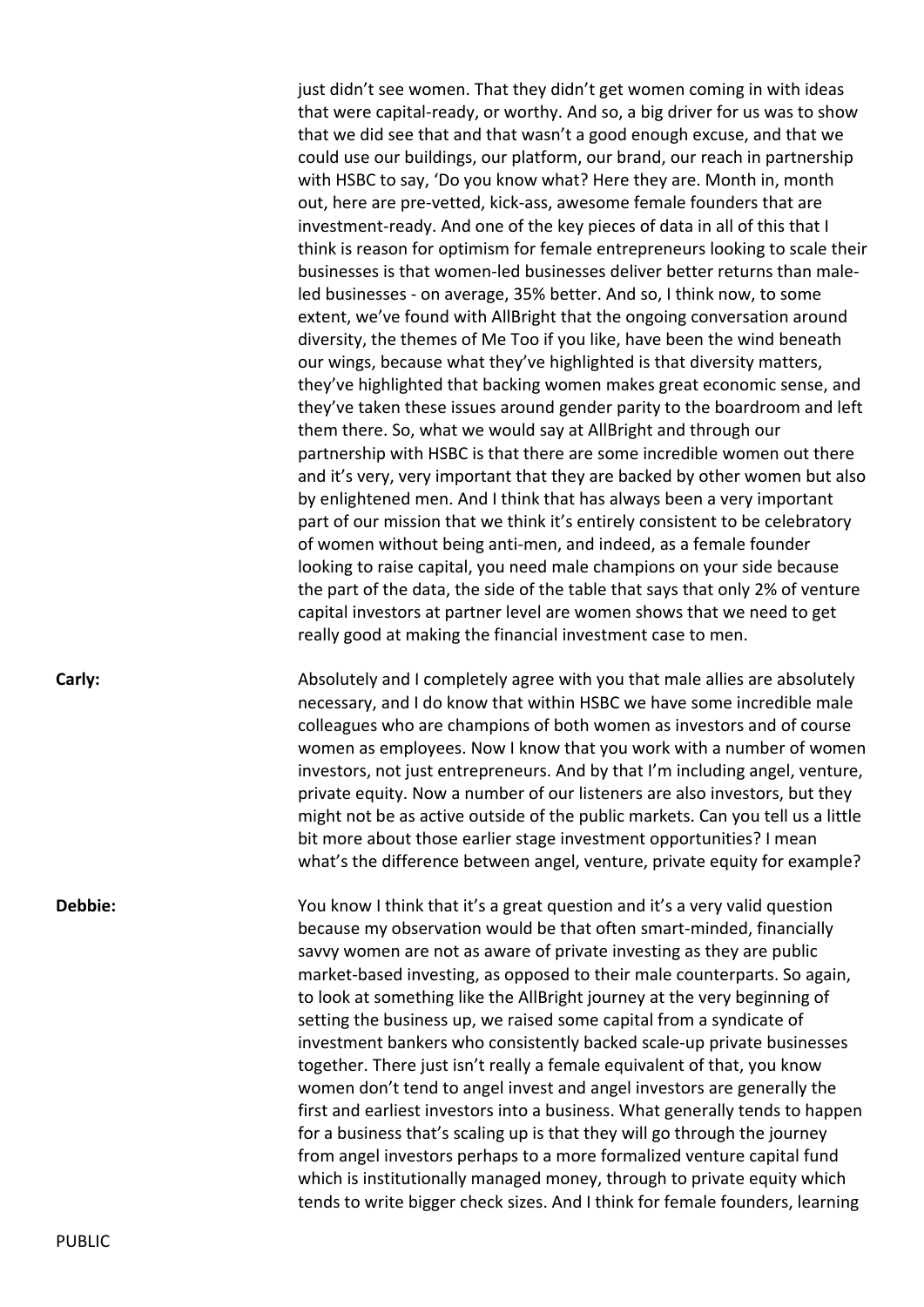|         | the language of investment, learning the different conversations that are<br>possible but also as with all of our messages around AllBright, investing in<br>your network of potential investors is a really important part of growing<br>your business.                                                                                                                                                                                                                                                                                                                                                                                                                                                                                                                                                                                                                                                                                                                                                                                                                                                                                                                                                                                                                                                                                                                                              |
|---------|-------------------------------------------------------------------------------------------------------------------------------------------------------------------------------------------------------------------------------------------------------------------------------------------------------------------------------------------------------------------------------------------------------------------------------------------------------------------------------------------------------------------------------------------------------------------------------------------------------------------------------------------------------------------------------------------------------------------------------------------------------------------------------------------------------------------------------------------------------------------------------------------------------------------------------------------------------------------------------------------------------------------------------------------------------------------------------------------------------------------------------------------------------------------------------------------------------------------------------------------------------------------------------------------------------------------------------------------------------------------------------------------------------|
| Carly:  | That is an excellent point Debbie and I want to explore that a bit further<br>when you mentioned investing in your network. And maybe this is the<br>elephant in the room for some listening today. I mean what are your<br>thoughts on making investment in companies that are started by friends<br>and family? What about in a child or grandchild start-up idea? How do you<br>recommend that someone vet an idea but also adequately protect<br>themselves whilst supporting the creative spirit of those who are close to<br>them?                                                                                                                                                                                                                                                                                                                                                                                                                                                                                                                                                                                                                                                                                                                                                                                                                                                              |
| Debbie: | Honestly, I would say be prepared to lose the money. You know like ensure<br>that the company that you're investing into, if it is friends and family,<br>literally family, close family, is structured in the correct fashion. So de-risk<br>it. On the other hand, the majority of businesses that begin a fundraising<br>journey have got to start somewhere, right? And particularly for<br>businesses being founded by younger entrepreneurs, that is where they<br>tend to look. If I look at something like AllBright, that was slightly different<br>because Anna and I were older, we had had successful careers, we were<br>able to invest ourselves, there were a bank of investors who had backed<br>me before in two or three previous businesses and made returns. But<br>when you're starting out, you're starting out and you need support.                                                                                                                                                                                                                                                                                                                                                                                                                                                                                                                                           |
| Carly:  | That's great, thanks Debbie. Now we've talked a bit about investing but I<br>want to spend a moment focused on the entrepreneurs among us. What<br>advice would you give to women listening today who have an idea but<br>haven't ever started a company before? How do they get started turning<br>their dream into a viable, profitable company?                                                                                                                                                                                                                                                                                                                                                                                                                                                                                                                                                                                                                                                                                                                                                                                                                                                                                                                                                                                                                                                    |
| Debbie: | You know there are two parts to that. I think as an entrepreneur whose<br>businesses have always been B2C businesses, you really have to feel<br>passionate about your idea in my world. Because you're going to have to<br>live with it for a very long time. And you will have to be the biggest<br>champion for your idea and believe in it even when others don't. So,<br>because I have been a serial entrepreneur - which is not everybody's<br>journey, but that means that I've built a business, sold it, moved onto the<br>next one - it's partly because with a B2C business, you can sort of end up<br>feeling like a stand-up comedian in need of some new material. Because to<br>take the example of Love Home Swap, I told the story of watching the<br>movie The Holiday on a plane and being inspired to start my business<br>about 10,000 times if not more. So, you know you have to feel excited<br>about that. And it's got to give you goosebumps. You've got to apply data<br>to your idea, so does it work, is there a product-market fit? Can you build<br>something that can be tested? But the third thing that I am often think<br>isn't talked about enough, is you've got to be financially ready. When you<br>start a business, you don't make any money for quite a long time. Indeed<br>often, as we've discussed, you're required to invest your own money. So, if |